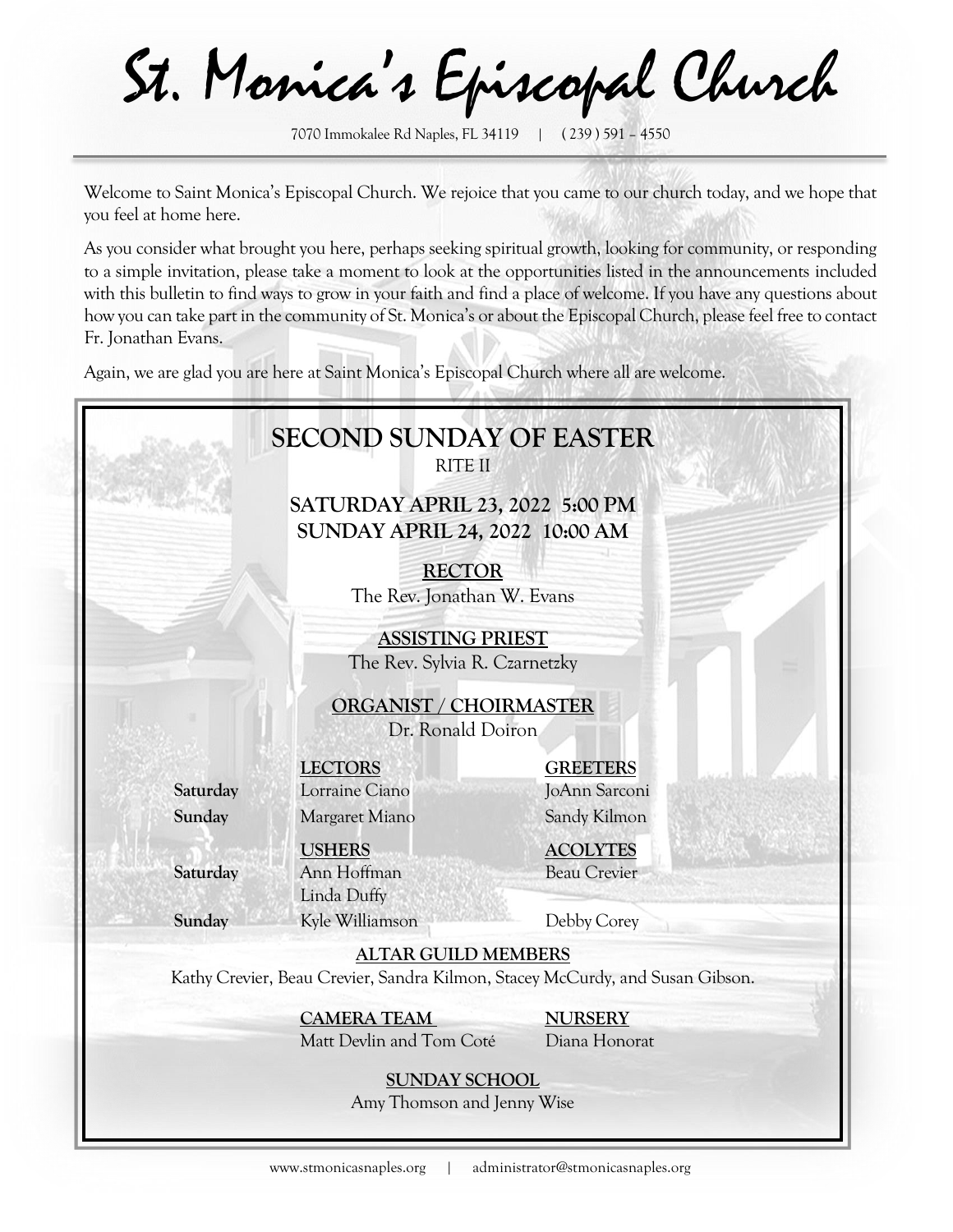| <b>Voluntary</b> 5:00pm |         | Now Let the Vault of Heaven Resound | Arr. D. Johnson     |
|-------------------------|---------|-------------------------------------|---------------------|
|                         | 10:00am | Easter Joy                          | Arr. Douglas Wagner |
|                         |         | St. Monica's Handbell Choir         |                     |

# **Welcome and Announcements**

| These summers you are able |                                     |          |
|----------------------------|-------------------------------------|----------|
| <b>Hymn in Procession</b>  | That Easter Day with Joy Was Bright | Hymn 193 |

## **Opening Acclamation**

*Please stand as you are able*

| Celebrant | Alleluia. Christ is risen.          |
|-----------|-------------------------------------|
| People    | The Lord is risen indeed. Alleluia. |

**Gloria Glory to God in the Highest** William Mathias, S - 278

**Glory to God in the highest, and peace to his people on earth. Lord God, heavenly King, almighty God and Father, we worship you, we give you thanks, we praise you for your glory. Lord Jesus Christ, only Son of the Father, Lord God, Lamb of God, you take away the sin of the world: have mercy on us; you are seated at the right hand of the Father: receive our prayer. For you alone are the Holy One, you alone are the Lord, you alone are the Most High, Jesus Christ, with the Holy Spirit, in the glory of God the Father. Amen.**

## **Collect of the Day**

| Celebrant     | The Lord be with you. |
|---------------|-----------------------|
| <i>People</i> | And also with you.    |
| Celebrant     | Let us pray.          |

Almighty and everlasting God, who in the Paschal mystery established the new covenant of reconciliation: Grant that all who have been reborn into the fellowship of Christ's Body may show forth in their lives what they profess by their faith; through Jesus Christ our Lord, who lives and reigns with you and the Holy Spirit, one God, for ever and ever. **Amen.**

# **The Word of God**

#### *Please Be Seated*

## **The First Lesson** *Acts* 5:27–32

When the temple police had brought the apostles, they had them stand before the council. The high priest questioned them, saying, "We gave you strict orders not to teach in his name, yet here you have filled Jerusalem with your teaching and you are determined to bring this man's blood on us." But Peter and the apostles answered, "We must obey God rather than any human authority. The God of our ancestors raised up Jesus, whom you had killed by hanging him on a tree. God exalted him at his right hand as Leader and Savior, that he might give repentance to Israel and forgiveness of sins. And we are witnesses to these things, and so is the Holy Spirit whom God has given to those who obey him."

| Reader | The Word of the Lord. |
|--------|-----------------------|
| People | Thanks be to God.     |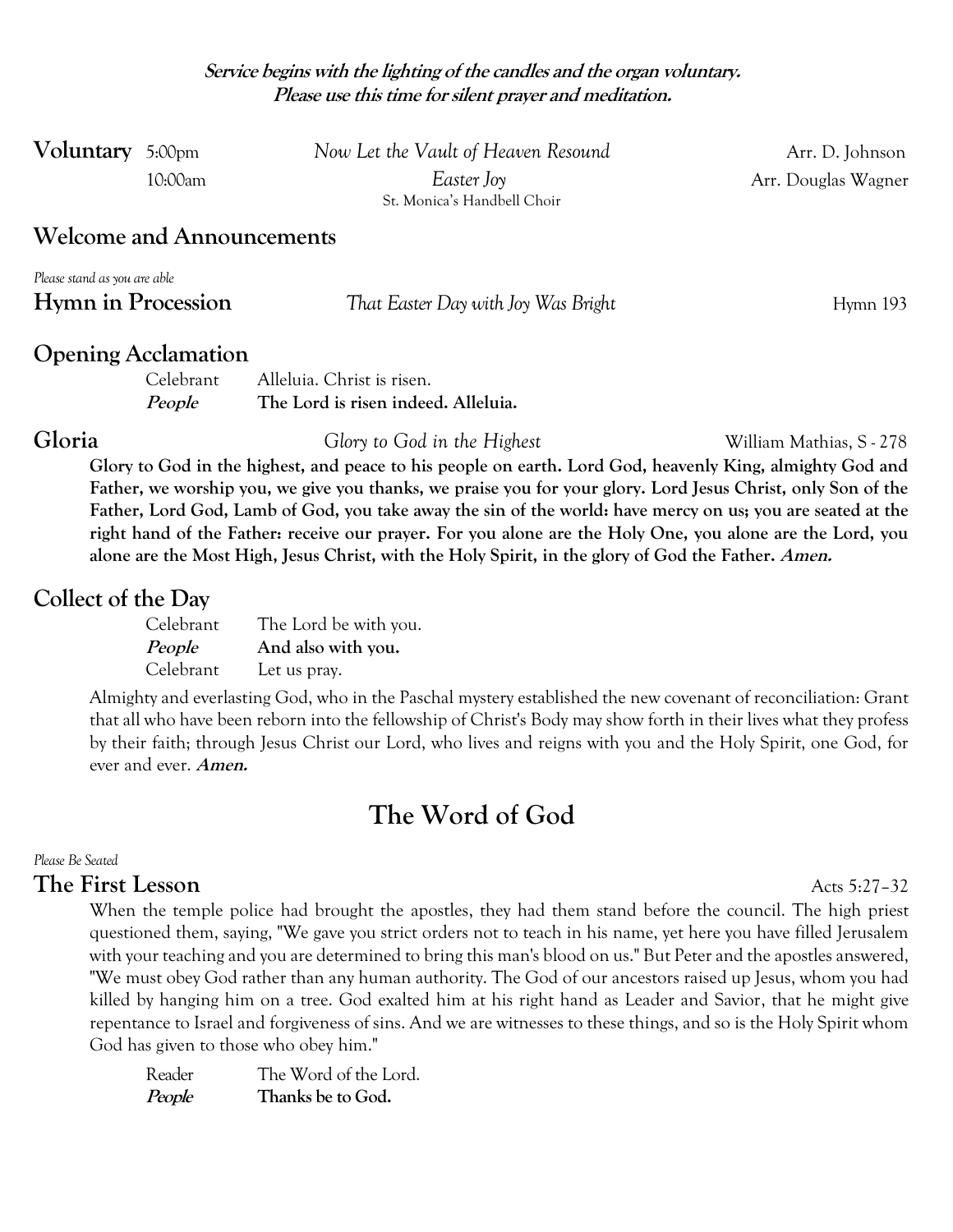

# **The** Second Lesson **Revelation 1:4–8**

John to the seven churches that are in Asia: Grace to you and peace from him who is and who was and who is to come, and from the seven spirits who are before his throne, and from Jesus Christ, the faithful witness, the firstborn of the dead, and the ruler of the kings of the earth. To him who loves us and freed us from our sins by his blood, and made us to be a kingdom, priests serving his God and Father, to him be glory and dominion for ever and ever. *Amen.*

Look! He is coming with the clouds; every eye will see him, even those who pierced him; and on his account all the tribes of the earth will wail. So it is to be. *Amen.*

"I am the Alpha and the Omega," says the Lord God, who is and who was and who is to come, the Almighty.

| Reader | The Word of the Lord. |
|--------|-----------------------|
| People | Thanks be to God.     |

| Please stand as you are able |                                  |                        |
|------------------------------|----------------------------------|------------------------|
| <b>Gradual Hymn</b>          | Awake, Arise, Lift Up Your Voice | $H$ <sub>ymn</sub> 212 |

# **The Gospel** John 20:19–31

Celebrant The Holy Gospel of our Savior Jesus Christ according to John. **People Glory to you, Lord Christ.** 

When it was evening on that day, the first day of the week, and the doors of the house where the disciples had met were locked for fear of the Jews, Jesus came and stood among them and said, "Peace be with you." After he said this, he showed them his hands and his side. Then the disciples rejoiced when they saw the Lord. Jesus said to them again, "Peace be with you. As the Father has sent me, so I send you." When he had said this, he breathed on them and said to them, "Receive the Holy Spirit. If you forgive the sins of any, they are forgiven them; if you retain the sins of any, they are retained."

But Thomas (who was called the Twin), one of the twelve, was not with them when Jesus came. So the other disciples told him, "We have seen the Lord." But he said to them, "Unless I see the mark of the nails in his hands, and put my finger in the mark of the nails and my hand in his side, I will not believe." A week later his disciples were again in the house, and Thomas was with them. Although the doors were shut, Jesus came and stood among them and said, "Peace be with you." Then he said to Thomas, "Put your finger here and see my hands. Reach out your hand and put it in my side. Do not doubt but believe." Thomas answered him, "My Lord and my God!" Jesus said to him, "Have you believed because you have seen me? Blessed are those who have not seen and yet have come to believe."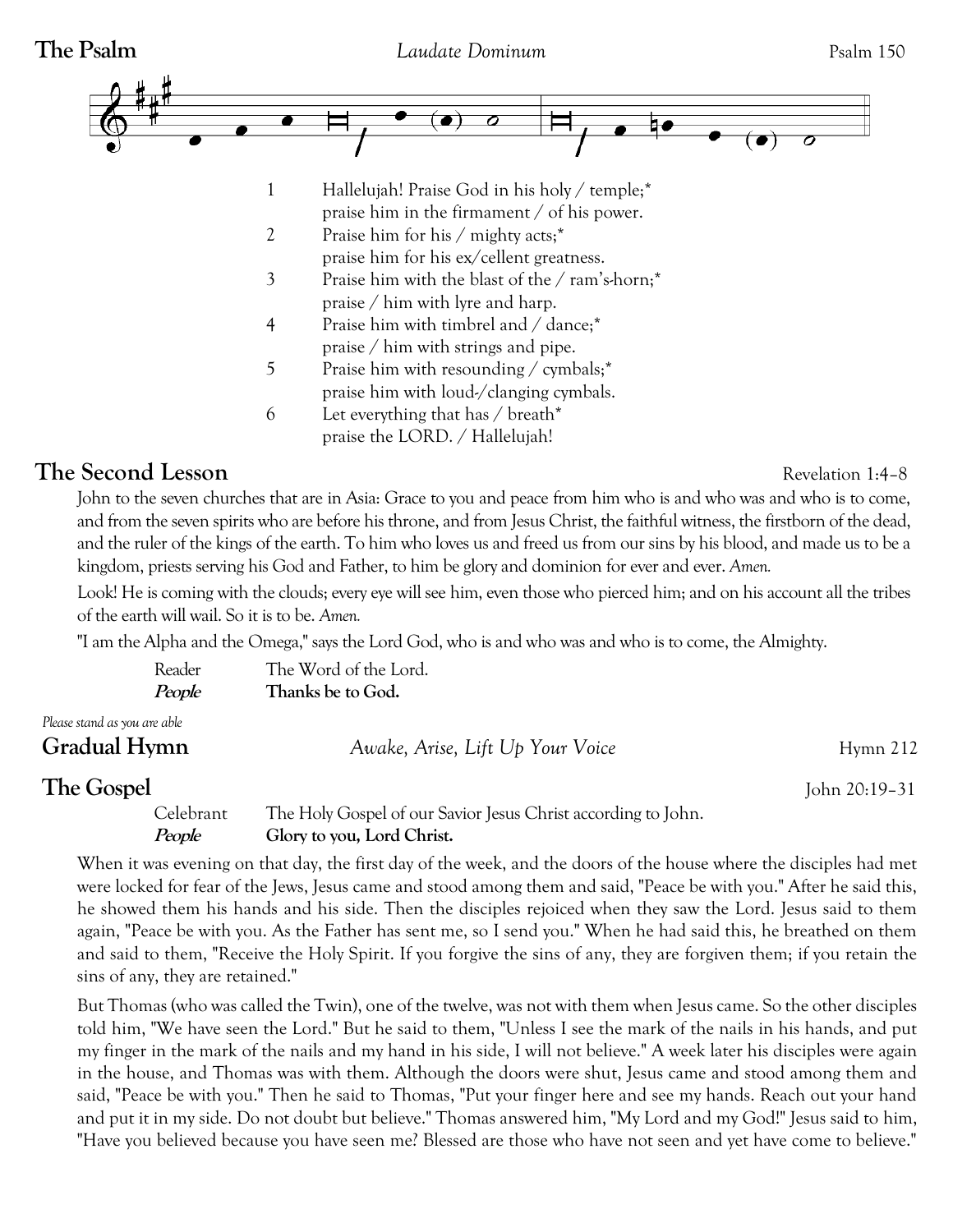Now Jesus did many other signs in the presence of his disciples, which are not written in this book. But these are written so that you may come to believe that Jesus is the Messiah, the Son of God, and that through believing you may have life in his name.

| Celebrant | The Gospel of the Lord.     |
|-----------|-----------------------------|
| People    | Praise to you, Lord Christ. |

**The Sermon** The Rev. Sylvia R. Czarnetzky

*Please stand as you are able*

## **The Nicene Creed**

**We believe in one God, the Father, the Almighty, maker of heaven and earth, of all that is, seen and unseen. We believe in one Lord, Jesus Christ, the only Son of God, eternally begotten of the Father, God from God, Light from Light, true God from true God, begotten, not made, of one Being with the Father. Through him all things were made. For us and for our salvation he came down from heaven: by the power of the Holy Spirit he became incarnate from the Virgin Mary and was made man. For our sake he was crucified under Pontius Pilate; he suffered death and was buried. On the third day he rose again in accordance with the Scriptures; he ascended into heaven and is seated at the right hand of the Father. He will come again in glory to judge the living and the dead, and his kingdom will have no end. We believe in the Holy Spirit, the Lord, the giver of life, who proceeds from the Father and the Son. With the Father and the Son he is worshiped and glorified. He has spoken through the Prophets. We believe in one holy catholic and apostolic Church. We acknowledge one baptism for the forgiveness of sins. We look for the resurrection of the dead, and the life of the world to come. Amen.**

*Please Stand, Knee,or Sit Reverently*

# **The Prayers of the People**

*The Leader and People pray responsively*

In peace, we pray to you, Lord God. *Silence*

> For all people in their daily life and work; **For our families, friends, and neighbors, and for those who are alone.**

For this community, the nation, and the world; **For all who work for justice, freedom, and peace.**

For the just and proper use of your creation;

**For the victims of hunger, fear, injustice, and oppression.**

For all who are in danger, sorrow, or any kind of trouble; **For those who minister to the sick, the friendless, and the needy.**

For the peace and unity of the Church of God;

**For all who proclaim the Gospel, and all who seek the Truth.**

For Michael our Presiding Bishop, Dabney our Bishop, Douglas our Bishop Coadjutor Elect; and for all bishops and other ministers.

### **For all who serve God in his Church.**

For the special needs and concerns of this congregation.

#### *Silence*

*The People may add their own petitions*

Hear us, Lord;

### **For your mercy is great.**

We thank you, Lord, for all the blessings of this life.

*Silence The People may add their own thanksgivings*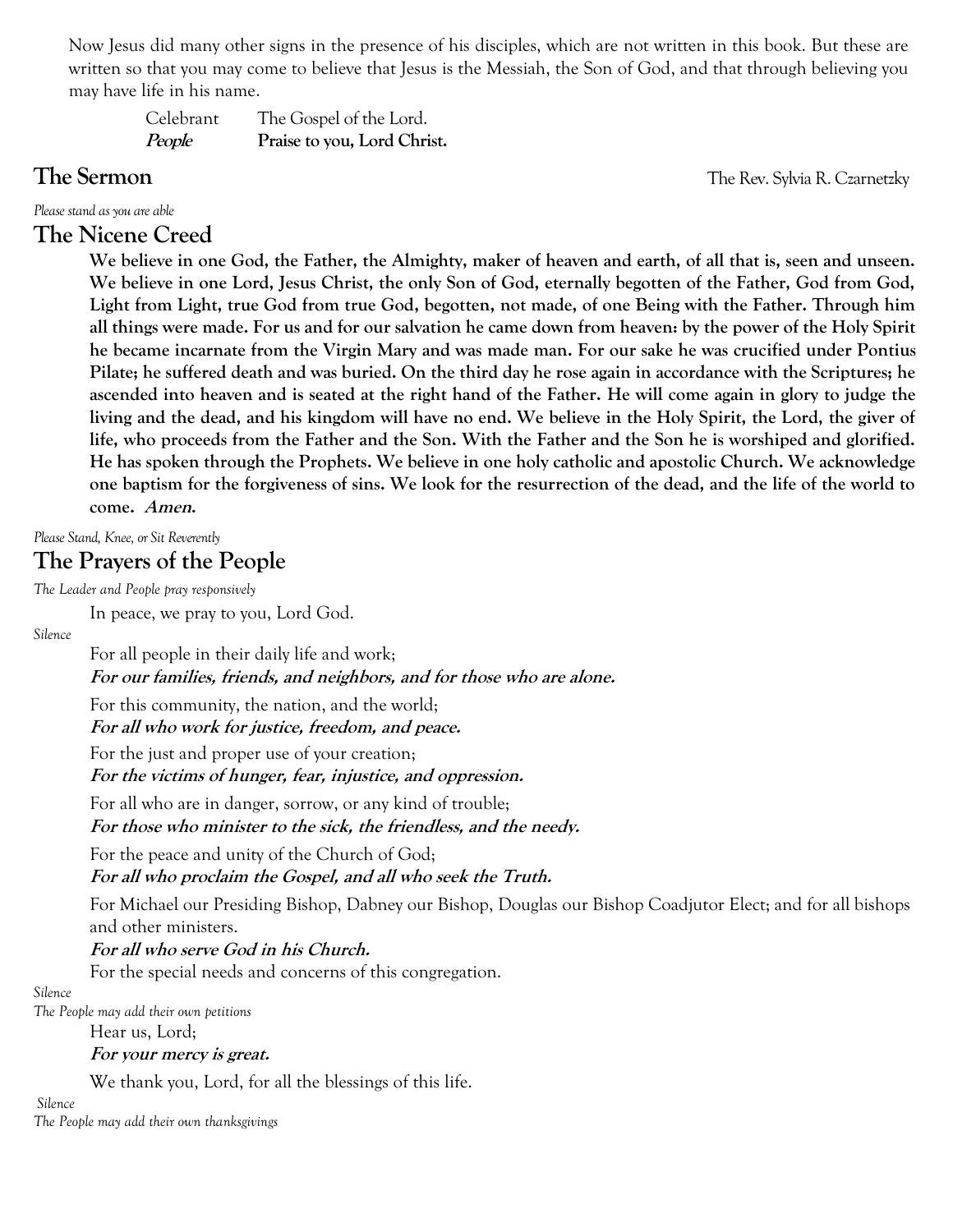We will exalt you, O God our King;

### **And praise your Name for ever and ever.**

We pray for all who have died, that they may have a place in your eternal kingdom.

*Silence*

#### *The People may add their own petitions*

Lord, let your loving-kindness be upon them;

**Who put their trust in you.**

*Silence*

# **Concluding Collect**

O Lord our God, accept the fervent prayers of your people; in the multitude of your mercies, look with compassion upon us and all who turn to you for help; for you are gracious, O lover of souls, and to you we give glory, Father, Son, and Holy Spirit, now and forever. **Amen.**

*Please stand as you are able.*

## **The Peace**

Celebrant The peace of the Lord be always with you. **People And also with you.**

# **The Holy Communion**

# **Offertory Sentence**

Ascribe to the Lord the honor due his Name; bring offerings and come into his courts.

| During the Offering                                    | $5:00 \text{ pm}$ | Hail the Day that Sees Him Rise<br>St. Monica's Choir                                                                                   | John Purifoy       |
|--------------------------------------------------------|-------------------|-----------------------------------------------------------------------------------------------------------------------------------------|--------------------|
|                                                        | 10:00 am          | Christ the Lord Is Risen Today<br>St. Monica's Handbell Choir                                                                           | Arr. Bob Burroughs |
| Please stand as you are able.<br><b>Offertory Hymn</b> |                   | Your Name We Bless, O Risen Lord<br>$\left($ at $\left($ $\ldots$ $\left($ $\ldots$ $\right)$ $\in$ $\left\langle \ldots \right\rangle$ | <b>Hymn 205</b>    |

( stanzas 4 and 5 )

**Your Name we bless, O risen Lord, and sing today with one accord the life laid down, the life restored: Alleluia, alleluia, alleluia! To God the Father, God the Son, to God the Spirit, always One, we sing for life in us begun: Alleluia, alleluia, alleluia!**

## **The Great Thanksgiving** Eucharistic Prayer B

| Celebrant | The Lord be with you.                      |
|-----------|--------------------------------------------|
| People    | And also with you.                         |
| Celebrant | Lift up your hearts.                       |
| People    | We lift them to the Lord.                  |
| Celebrant | Let us give thanks to the Lord our God.    |
| People    | It is right to give him thanks and praise. |

#### *The Celebrant continues*:

It is right, and a good and joyful thing, always and everywhere to give thanks to you, Father Almighty, Creator of heaven and earth.

But chiefly are we bound to praise you for the glorious resurrection of your Son Jesus Christ our Lord; for he is the true Paschal Lamb, who was sacrificed for us, and has taken away the sin of the world. By his death, he has destroyed death, and by his rising to life again he has won for us everlasting life.

Therefore we praise you, joining our voices with Angels and Archangels and with all the company of heaven, who for ever sing this hymn to proclaim the glory of your Name: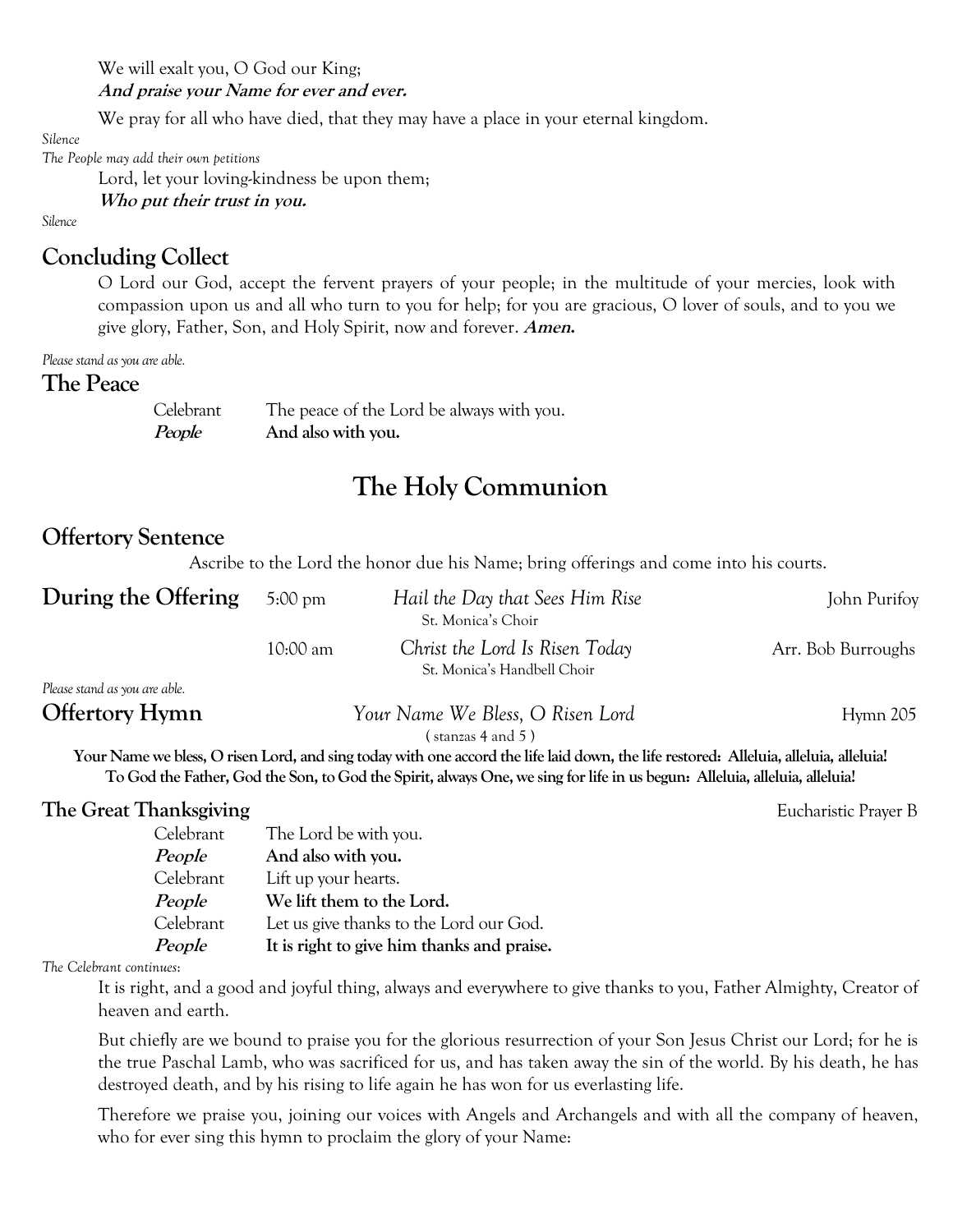**Sanctus** *Holy, Holy, Holy* – William Mathias S–128

# **Holy, holy, holy Lord, God of power and might, heaven and earth are full of your glory. Hosanna in the highest. Blessed is he who comes in the name of the Lord. Hosanna in the highest.**

## *Please stand or kneel as the Celebrant continues:*

We give thanks to you, O God, for the goodness and love which you have made known to us in creation; in the calling of Israel to be your people; in your Word spoken through the prophets; and above all in the Word made flesh, Jesus, your Son. For in these last days you sent him to be incarnate from the Virgin Mary, to be the Savior and Redeemer of the world. In him, you have delivered us from evil, and made us worthy to stand before you. In him, you have brought us out of error into truth, out of sin into righteousness, out of death into life.

On the night before he died for us, our Lord Jesus Christ took bread; and when he had given thanks to you, he broke it, and gave it to his disciples, and said, "Take, eat: This is my Body, which is given for you. Do this for the remembrance of me."

After supper he took the cup of wine; and when he had given thanks, he gave it to them, and said, "Drink this, all of you: This is my Blood of the new Covenant, which is shed for you and for many for the forgiveness of sins. Whenever you drink it, do this for the remembrance of me." Therefore, according to his command, O Father,



claim his re - sur-rec - tion, We a-wait his com - ing in glo ry.

And we offer our sacrifice of praise and thanksgiving to you, O Lord of all; presenting to you, from your creation, this bread and this wine. We pray you, gracious God, to send your Holy Spirit upon these gifts that they may be the Sacrament of the Body of Christ and his Blood of the new Covenant. Unite us to your Son in his sacrifice, that we may be acceptable through him, being sanctified by the Holy Spirit. In the fullness of time, put all things in subjection under your Christ, and bring us to that heavenly country where, with Monica and all your saints, we may enter the everlasting heritage of your sons and daughters; through Jesus Christ our Lord, the firstborn of all creation, the head of the Church, and the author of our salvation. By him, and with him, and in him, in the unity of the Holy Spirit all honor and glory is yours, Almighty Father, now and for ever.



# **The Lord's Prayer**

As our Savior Christ has taught us, we now pray,

Our Father in heaven, hallowed be your Name, your kingdom come, your will be done, on earth as in heaven. Give us today our daily bread. Forgive us our sins as we forgive those who sin against us. Save us from the time of trial, and deliver us from evil. For the kingdom, the power, and the glory are yours, now and for ever. **Amen.**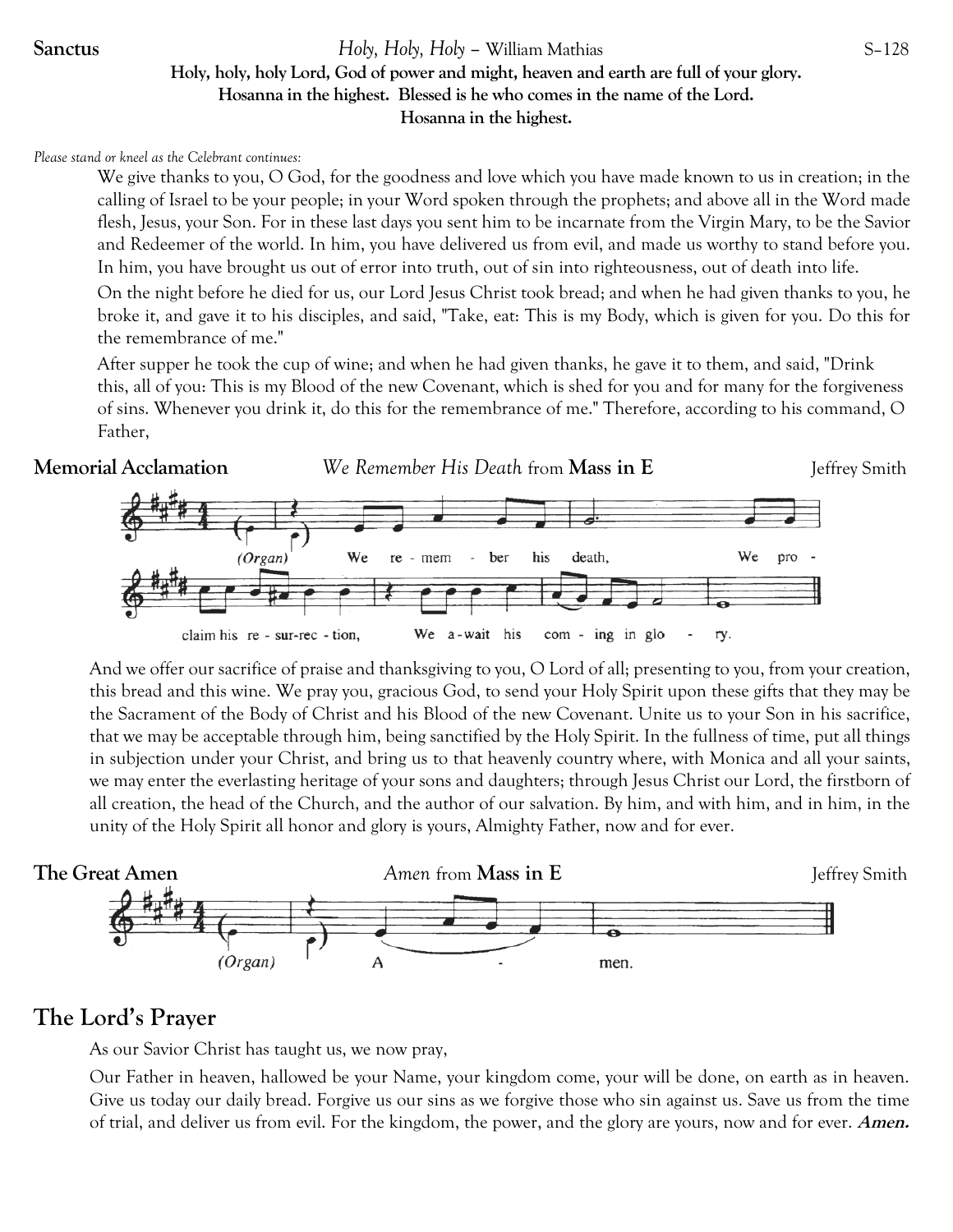# **The Breaking of the Bread**

| <b>Fraction Anthem</b>                        |                                            | Alleluia! Christ Our Passover - Gerald Near<br>$S-155$ |                                                                                                                                                                                                                                                                                                                                                |                           |  |
|-----------------------------------------------|--------------------------------------------|--------------------------------------------------------|------------------------------------------------------------------------------------------------------------------------------------------------------------------------------------------------------------------------------------------------------------------------------------------------------------------------------------------------|---------------------------|--|
|                                               |                                            |                                                        | You are invited and encouraged to come to God's table. The communion bread is received on an outstretched palm.<br>If you wish to receive a blessing instead of the sacrament, please cross your arms over your chest.                                                                                                                         |                           |  |
| <b>Communion Anthem</b>                       |                                            | 5:00 pm                                                | Ave verum corpus<br>Hail, true body born of the Virgin Mary; Who truly suffered, sacrificed on the Cross for all;<br>Whose pierced side overflowed with water and blood. Be for us a foretaste [of heaven] in the hour of our death.<br>St. Monica's Choir                                                                                     | Edward Elgar              |  |
|                                               | <b>Communion Voluntary</b> 10:00 am        |                                                        | Ave verum corpus<br>St. Monica's Handbell Choir                                                                                                                                                                                                                                                                                                | Arr. Martha Lynn Thompson |  |
| <b>Communion Hymn</b>                         |                                            |                                                        | Alleluia! O Sons and Daughters, Let Us Sing!                                                                                                                                                                                                                                                                                                   | Hymn 206                  |  |
| <b>Prayer of Thanksgiving</b><br>The Blessing | through Christ our Lord. Amen<br>Response: | Amen.                                                  | Eternal God, heavenly Father, you have graciously accepted us as living members of your Son our Savior Jesus<br>Christ, and you have fed us with spiritual food in the Sacrament of his Body and Blood. Send us now into the<br>world in peace, and grant us strength and courage to love and serve you with gladness and singleness of heart; |                           |  |
| The Dismissal                                 | Celebrant<br>People                        |                                                        | Let us go forth in the name of Christ, alleluia, alleluia.<br>Thanks be to God, alleluia, alleluia.                                                                                                                                                                                                                                            |                           |  |
| Hymn in Procession                            |                                            |                                                        | O Praise Ye the Lord! Praise Him in the Height                                                                                                                                                                                                                                                                                                 | Hymn 432                  |  |
| Voluntary                                     | $5:00 \text{ pm}$                          |                                                        | Fanfare for Organ                                                                                                                                                                                                                                                                                                                              | <b>Richard Proulx</b>     |  |
|                                               | 10:00 am                                   |                                                        | Westminster Carillon<br>St. Monica's Handbell Choir                                                                                                                                                                                                                                                                                            | Arr. Michael Bedford      |  |
|                                               |                                            |                                                        |                                                                                                                                                                                                                                                                                                                                                |                           |  |

**Parishioners are invited to remain seated and listen to the final Voluntary or leave quietly to greet and converse with one another outside at the Coffee Hour.**